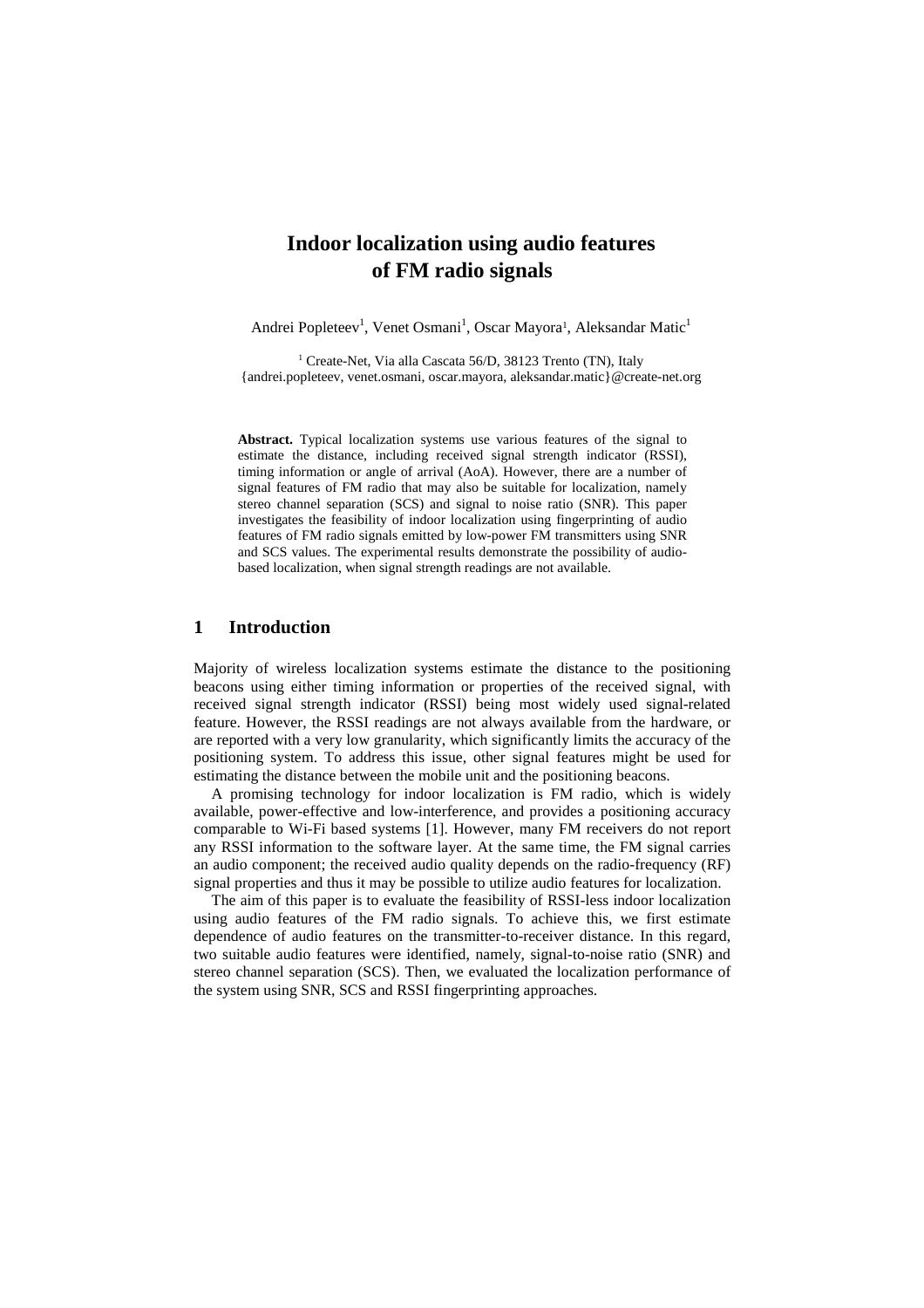## **2 Distance-Dependent Audio Features of FM Radio Signals**

The relative position of the user with regard to a beacon can be characterized by the angle between directed antennas, signal propagation time and certain properties of the received signal. For the FM radio, we have identified three distance-dependent features, namely: received signal strength (RSS), audio signal quality (represented by SNR), and stereo channels separation (SCS). As the RSS' dependence on distance has already been studied before [1], this paper focuses on the audio-related features.

The audio information is encoded in the RF signal by means of modulation, and the quality of extracted audio depends on the quality of the received RF signal that degrades with the distance due to path loss. Thus, it is reasonable to assume that audio signal quality depends on the distance between receiver and transmitter: as the signal strength decreases with the distance, the SNR for the RF signal drops, and the demodulated noise passes through to the audio part, thus affecting the audio SNR.

To test the feasibility of audio SNR method for FM positioning, a short-range FM transmitter (embedded into a König MP3 player) has been set to broadcast continuous dual-tone multi-frequency (DTMF) signal composed of 1209 Hz and 697 Hz sine waves [2]. This signal was received by Brando USB FM radio, with noise-reduction turned off. The audio signal, sampled at 44.1 kHz, was transformed using 8192-band FFT and the SNR was then calculated as follows:



**Fig. 1.** SNR, SCS and RSSI dependence on distance.

The results in Fig. 1 demonstrate that audio SNR does in fact reflect the distance from the signal source, even though the dependence is less smooth than in the case of RSSI. At short distances, the reception quality is high and the SNR value is limited only by the characteristics of the transmitter and receiver. As the distance increases, the SNR declines. Thus, audio SNR can be utilized as a distance-dependent feature (provided that audio quality augmentation features of the receiver are switched off).

The motivation for considering the stereo channel separation (SCS) as a measure of distance was two-fold. Firstly, the stereophonic signal is more sensitive to noise than the monophonic one [5]. The inherent white noise of the RF signal mostly affects the 19-kHz stereo pilot subcarrier and the differential L–R part of the encoded stereo signal [4, 5], where L and R denote the left and the right audio channels, respectively. The summary L+R signal, however, is less sensitive to the RF noise. Secondly, the distortions in the pilot subcarrier also affect the quality of the stereo signal. At longer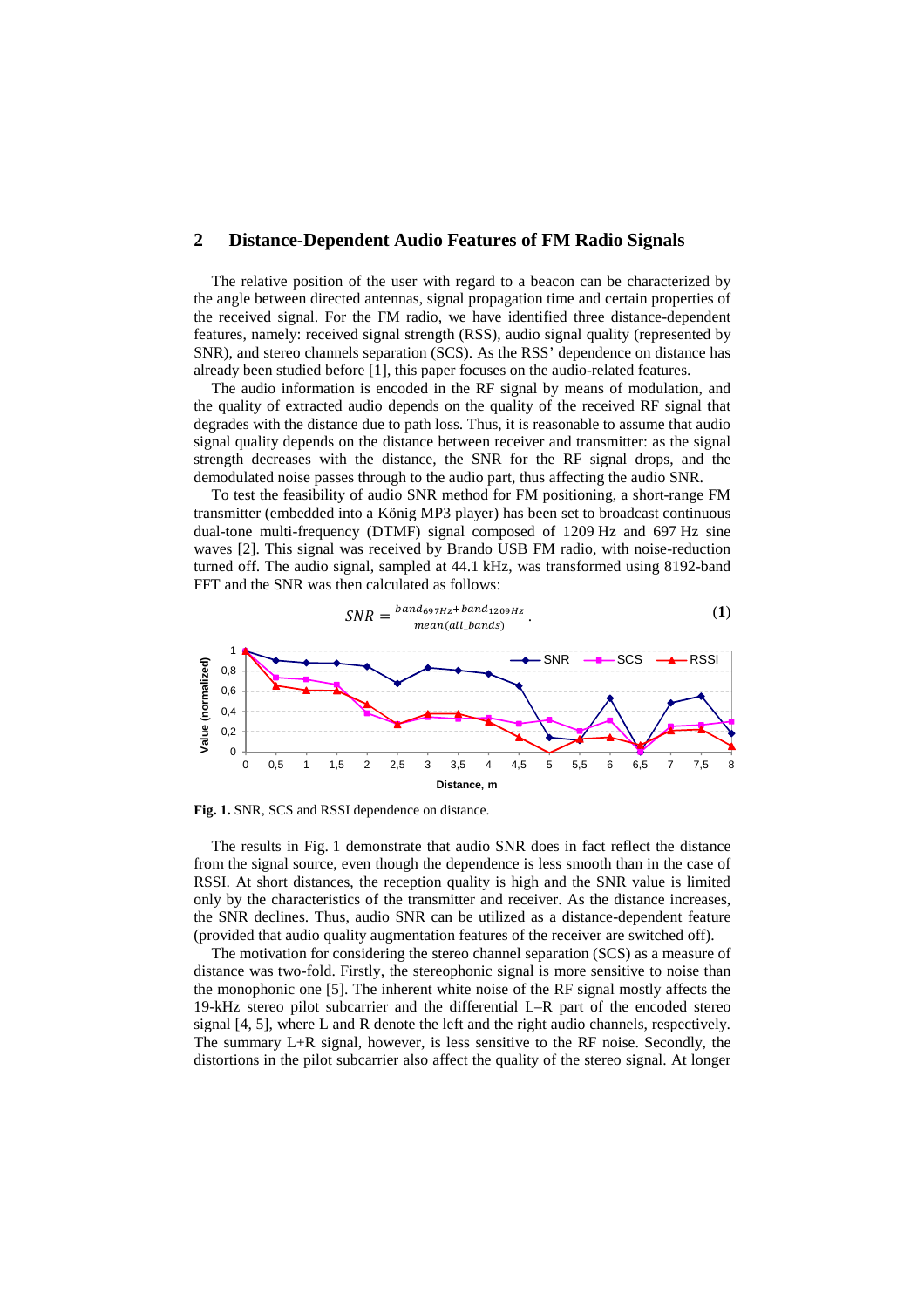distances, where the RF signal quality degrades, the receiver circuitry gradually combines the stereo channels to maintain the sound quality [6], and the L+R part starts to dominate in the output of the receiver, which results in the reduction of SCS.

In order to evaluate SCS feature, the transmitter was set to broadcast a stereophonic sound; each stereo channel contained a sinusoidal signal with DTMF [2] component frequencies (1209 Hz for the left channel and 697 Hz for the right one), which guaranteed no overlapping of signals of different channels, or their harmonics. Then, a 8192-band FFT was performed over the right channel of the received signal, and the SCS value was calculated as the difference between the 697 Hz band (the one transmitted on right channel) and the "ghost" 1209 Hz band (transmitted on the left channel, but appearing on the right one due to channel crosstalk). Thus, when the reception quality is high, only a minimal fraction of the left-channel signal appears on the right channel, resulting in a high SCS value. However, if the stereo separation is poor, the two frequency bands are almost equal and thus the SCS value is minimal. The experimental results in Fig. 1 confirm that, as the distance increases the SCS quickly deteriorates, reaches its minimum and remains constant thereafter. The minimum SCS corresponds to mono reception.

 The use of stereo channel separation as a measure of distance is unique for FM positioning and, according to the literature, has never been evaluated before. However, it has certain limitations. Firstly, the transmitters must broadcast a known stereo signal, so that the client can estimate the channel cross-talk. Secondly, the SCS method is appropriate only for shorter distances than the RSSI since at long distances the RF signal is too weak and the stereo reception is not feasible.

## **3 Positioning Performance**

An experimental evaluation of the audio-based FM positioning performance has been performed in the 12×6 m room described in [1]. Three short-range FM transmitters were setup to broadcast a stereophonic signal, as described above. The mobile client was a laptop equipped with a Brando USB FM Radio receiver. For each accessible point of a 1-m grid in the room, the laptop recorded a 5 second long audio sample from each transmitter and simultaneously acquired the RSSI values for the beacon being recorded (at 10 Hz rate). The recorded audio samples were processed to estimate the SNR and SCS values as described in previous section. Finally, the SNR, SCS and RSSI measurements for each point were averaged. The localization performance was evaluated using the fingerprinting approach with nearest neighbor classifier and leave-one-out evaluation [7]; the algorithm was implemented in R [8].

The results presented in Fig. 2a confirm the feasibility of FM positioning based on audio signal properties, as all methods perform better than the baseline (where the system returned a random training point for any input fingerprint). The SCS approach demonstrates a slightly better performance than the SNR approach, and provides the best median accuracy  $(2.1 \text{ m})$  over all competitors. However, the best 95<sup>th</sup>-percentile accuracy is demonstrated by the RSSI.

In order to understand the reasons behind the inferior performance of audio-based methods, let us consider the dependencies between the collected SNR, SCS and RSSI